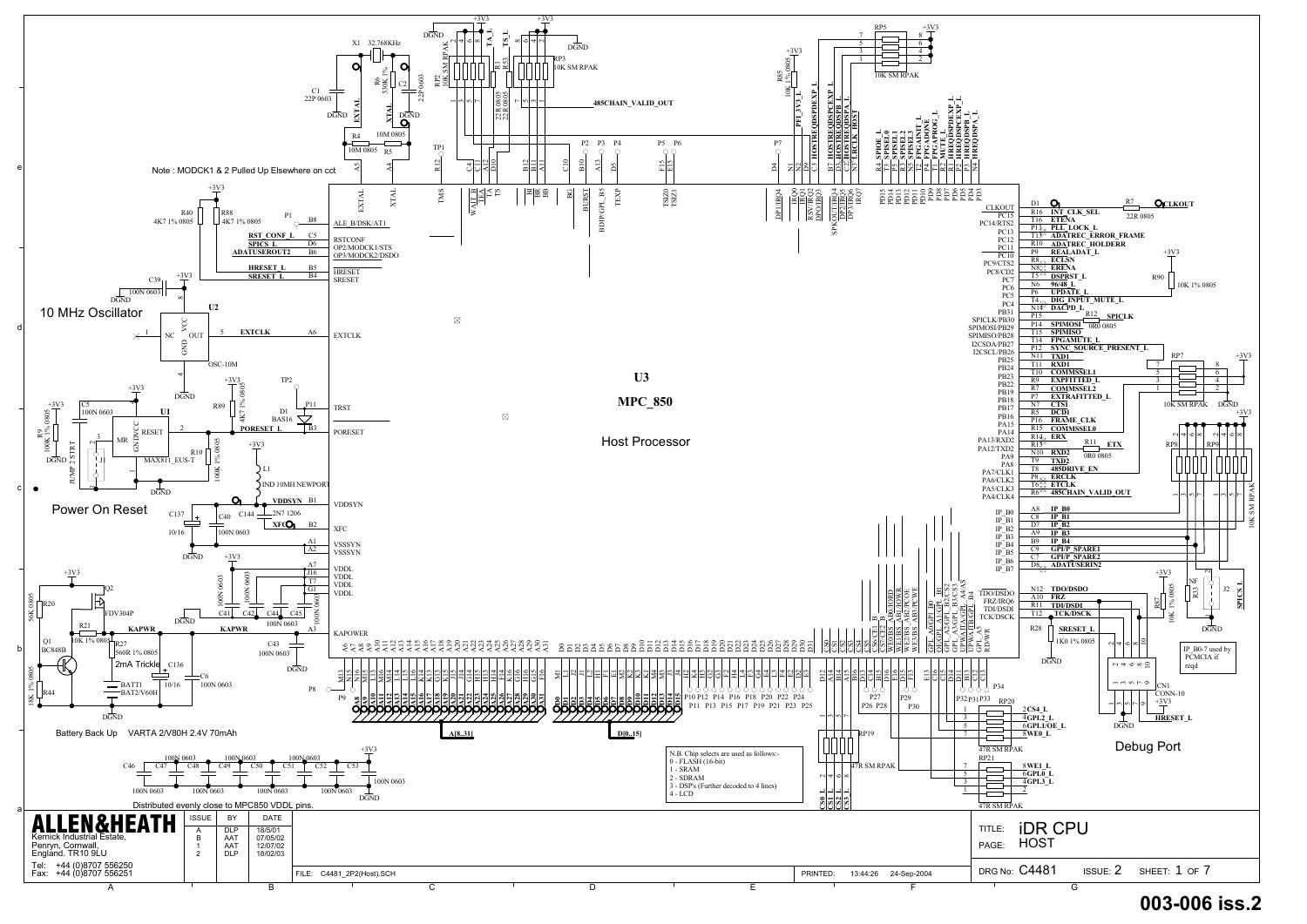



| <b>ALLEN&amp;HEATH</b>                                               | <b>ISSUE</b> | BY                                     | <b>DATE</b>                                 |  |                                          |  |  |          |                      |                               |                            |               |
|----------------------------------------------------------------------|--------------|----------------------------------------|---------------------------------------------|--|------------------------------------------|--|--|----------|----------------------|-------------------------------|----------------------------|---------------|
| Kernick Industrial Estate,<br>Penryn, Cornwall,<br>England. TR10 9LU |              | <b>DLP</b><br>AAT<br>AAT<br><b>DLP</b> | 18/5/01<br>07/05/02<br>12/07/02<br>18/02/03 |  |                                          |  |  |          |                      | iDR.<br><b>TITLE</b><br>PAGE: | ' CPU<br>Memory & Ethernet |               |
| Tel: +44 (0)8707 556250<br>Fax: +44 (0)8707 556251                   |              |                                        |                                             |  | FILE: C4481_2P3(Memory_and_Ethernet).SCH |  |  | PRINTED: | 13:44:26 24-Sep-2004 | <b>DRG No: C4481</b>          | ISSUE: $2$                 | SHEET: 2 OF 7 |
|                                                                      |              |                                        |                                             |  |                                          |  |  |          |                      |                               |                            |               |

+3V3

TVCCI<br>TVCCI  $\frac{80}{10002}$ 

4

REFGND

## D30 **003-006 iss.2**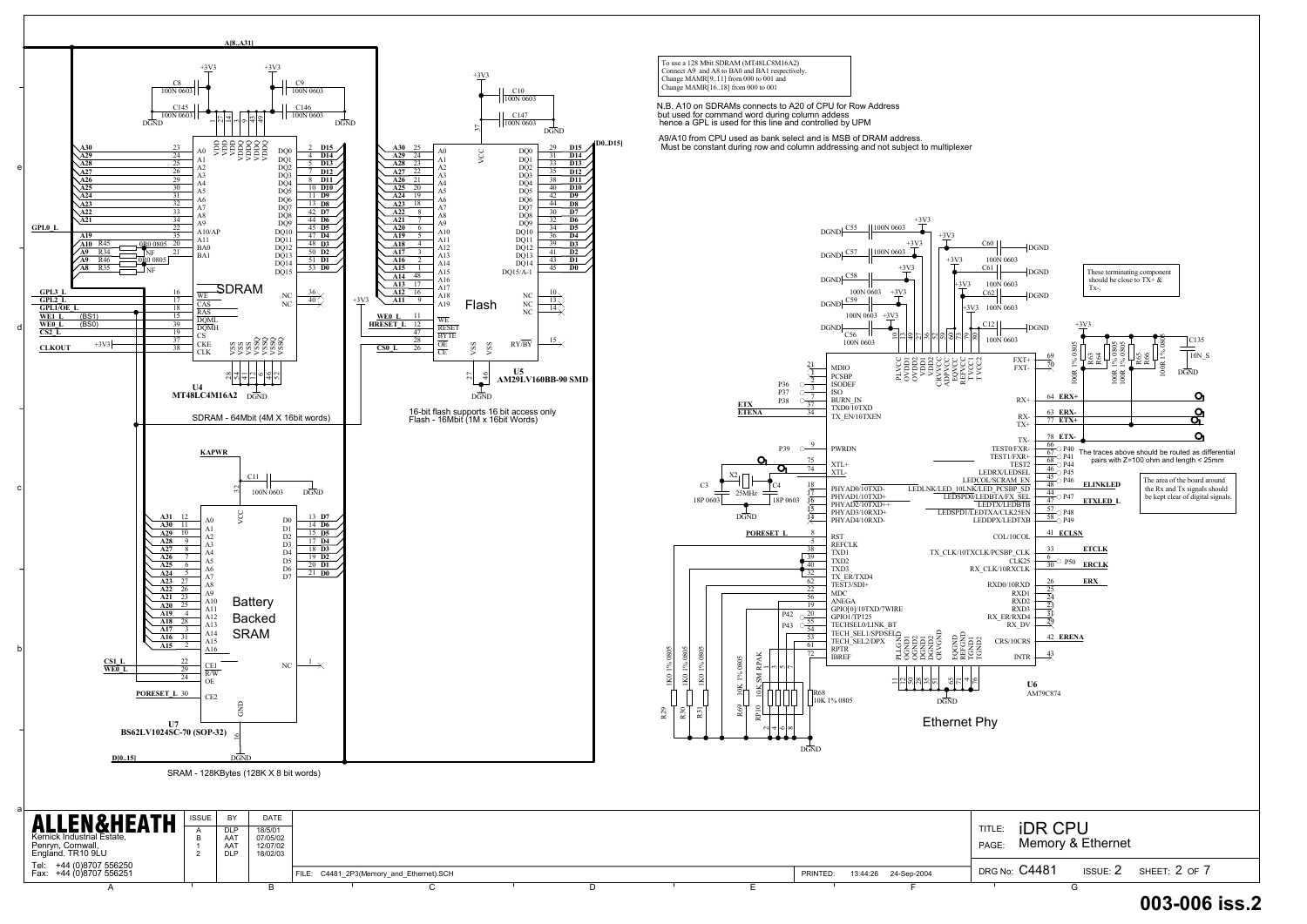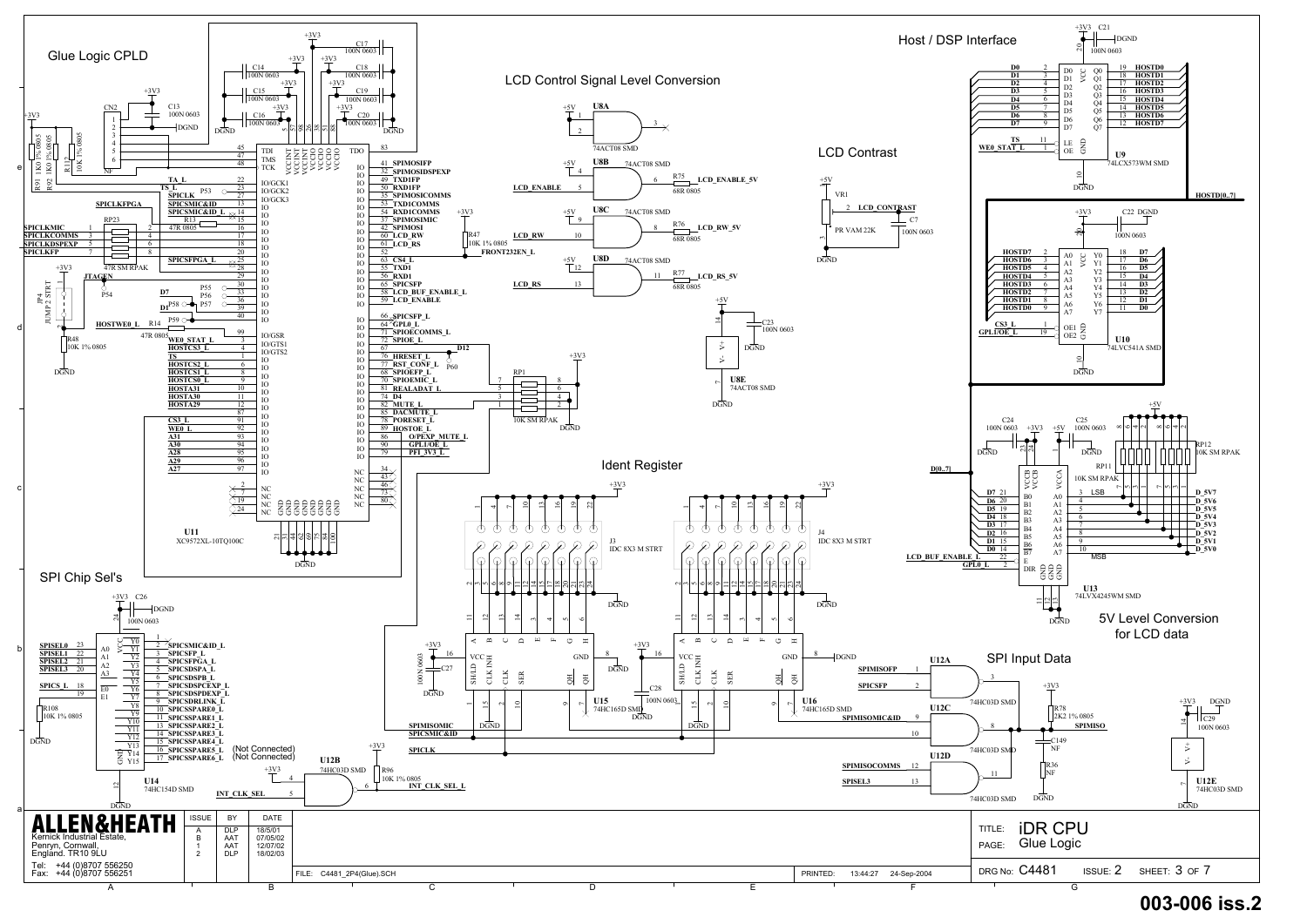a



| <b>ALLEN&amp;HEATH</b><br>Kernick Industrial Estate,<br>Penryn, Cornwall,<br>England. TR10 9LU | <b>ISSUE</b> | BY<br><b>DLP</b><br>AA'<br>AA<br><b>DLP</b> | DATE<br>18/5/01<br>07/05/02<br>12/07/02<br>18/02/03 |                            |  |  |          |                      | iDR.<br>TITLE.<br><b>DSPA</b><br>PAGE: | <b>CPL</b>      |               |
|------------------------------------------------------------------------------------------------|--------------|---------------------------------------------|-----------------------------------------------------|----------------------------|--|--|----------|----------------------|----------------------------------------|-----------------|---------------|
| Tel: +44 (0)8707 556250<br>Fax: +44 (0)8707 556251                                             |              |                                             |                                                     | FILE: C4481_2P5(DSP A).SCH |  |  | PRINTED: | 13:44:27 24-Sep-2004 | <b>DRG No: C4481</b>                   | <b>ISSUE: 2</b> | SHEET: 4 OF 7 |
|                                                                                                |              |                                             |                                                     |                            |  |  |          |                      |                                        |                 |               |





#### Note SRAM and associated decouplers not fitted for DSP A for iDR-4

This info. is contained in Part Field 1 and hence can be included in BOM generation

### D32 **003-006 iss.2**

(To include on circuit - set hidden fields on and set sheet path and other part fields to blank)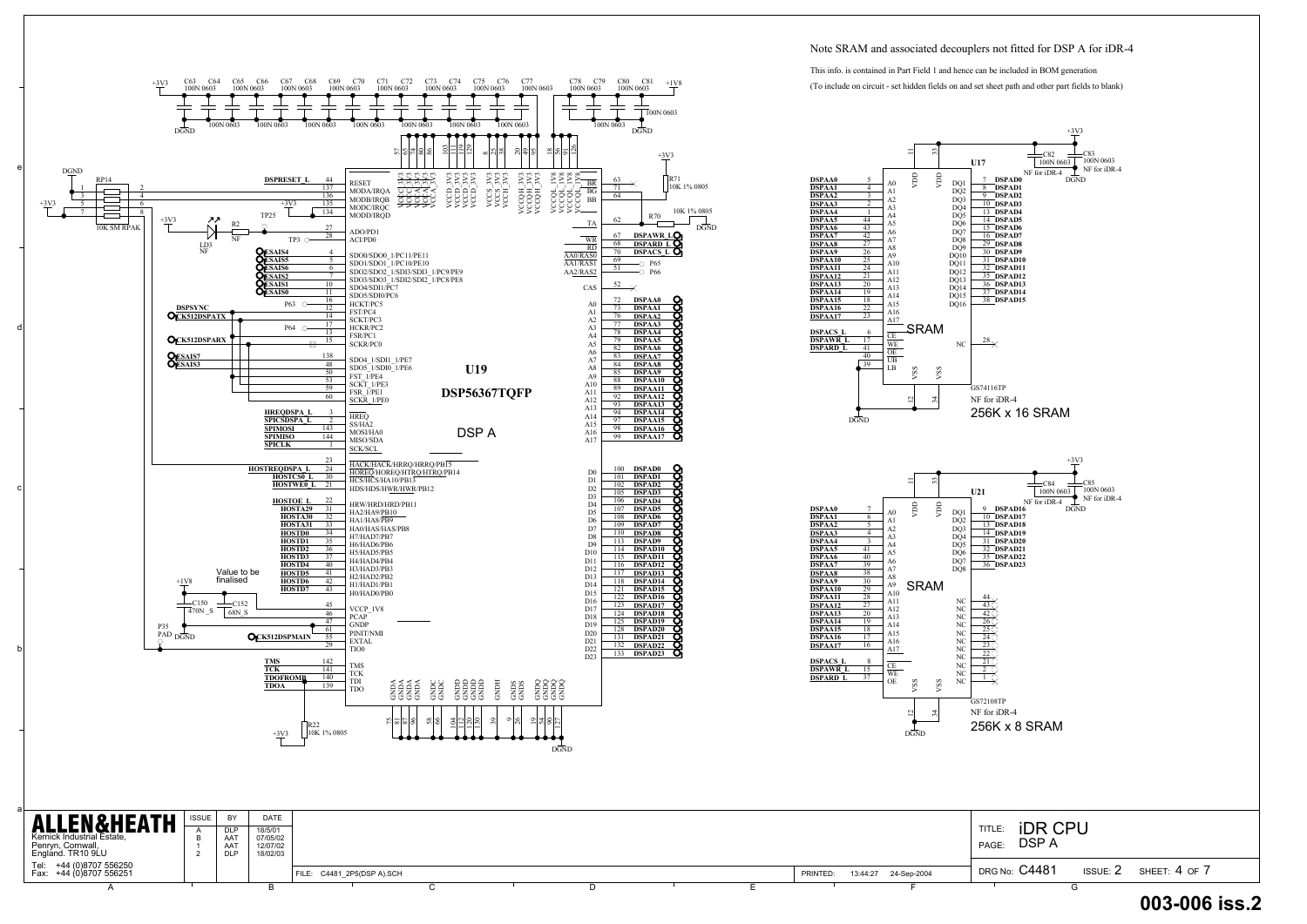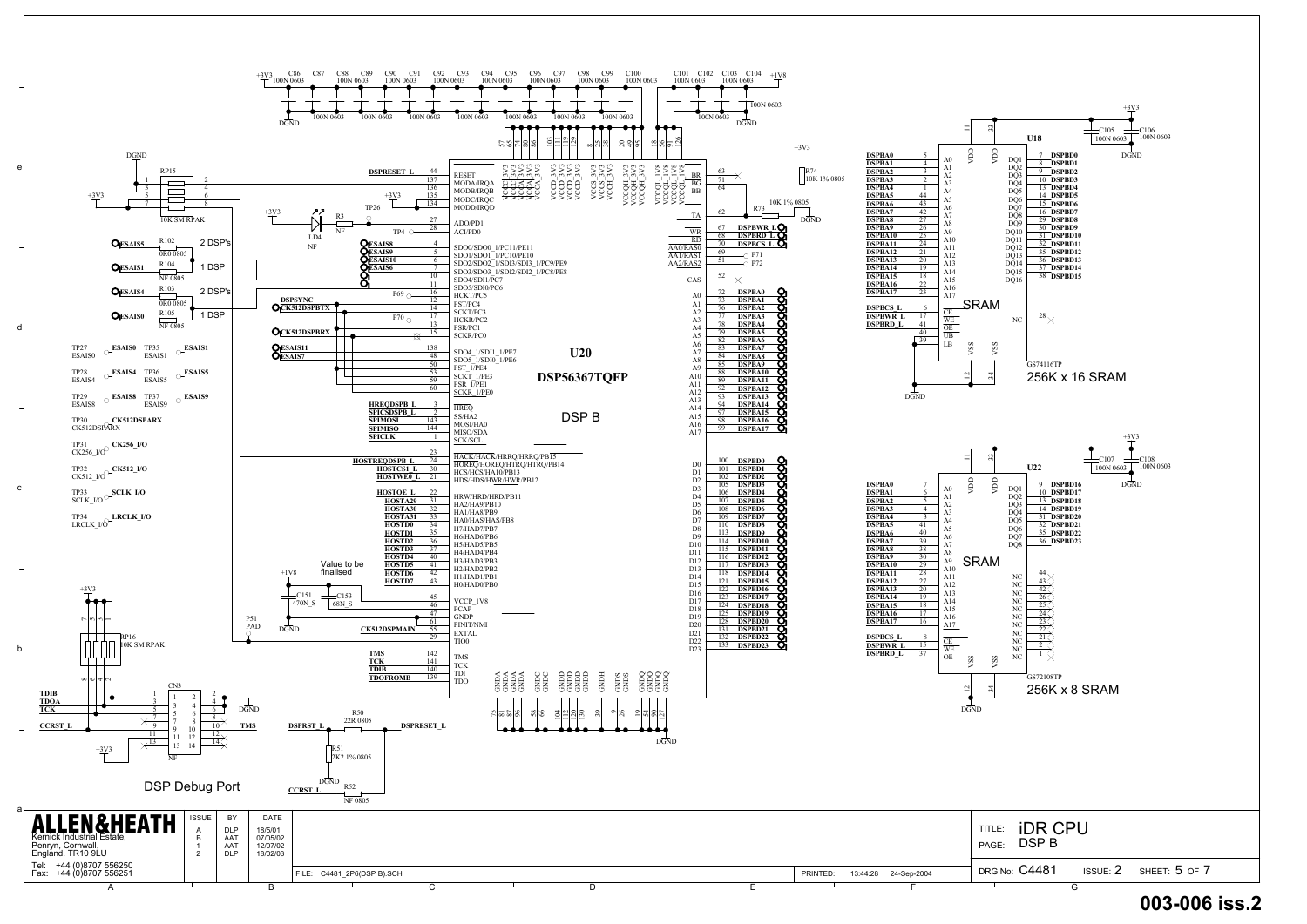

#### D34 **003-006 iss.2**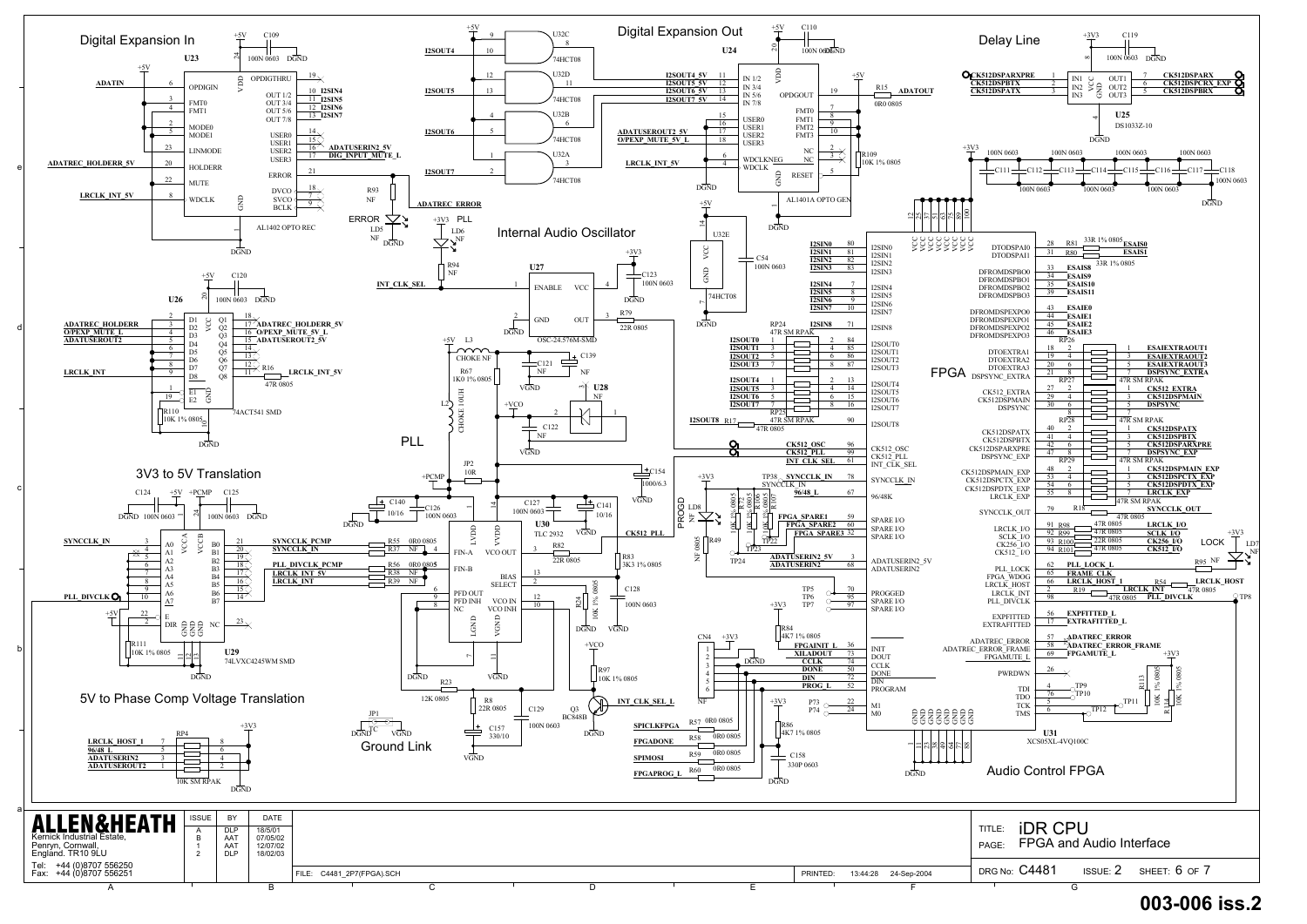![](_page_6_Figure_0.jpeg)

## D35 **003-006 iss.2**